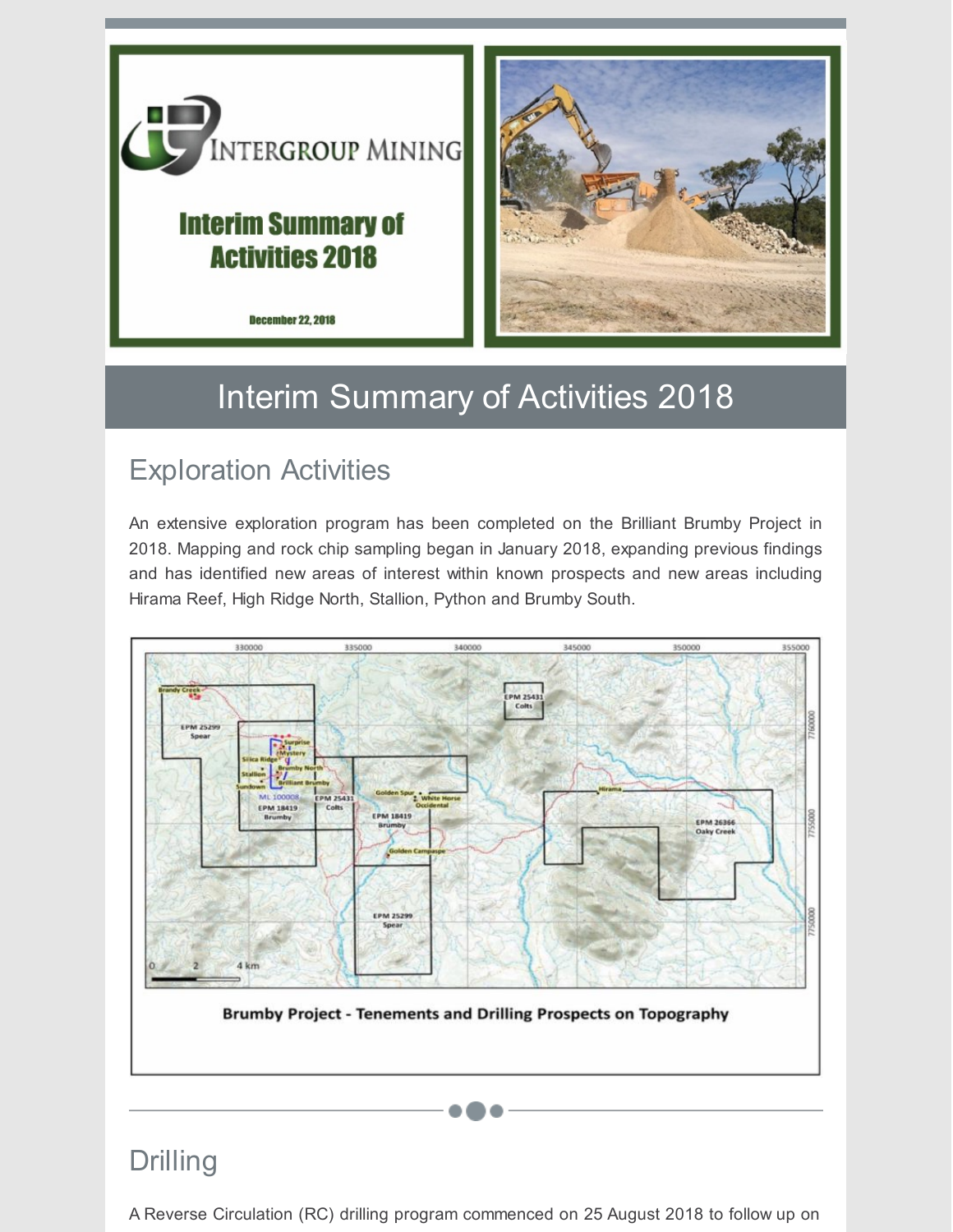targets identified through the exploration program as well as testing the subsurface and deeper extends of the Brilliant Brumby line on ML 100008. Drilling has now concluded for the year with a total of 144 holes completed for 10,881m of drilling on ML 100008 (Brilliant Brumby Line), EPM 18419 (Stallion, Sundown, High Ridge and Golden Campaspe) and EPM 25299 (Brandy Creek).

Massive quartz veining and minor sulphides including pyrite and galena have been intersected with very positive assay results confirming the gold mineralisation extends below the surface mineralisation through a number of prospects.

#### **Brilliant Brumby ML 100008**

Previous drilling in 2014 identified visible gold and strongly anomalous gold values below the known workings. The current drilling program was designed to provide further information on the sub surface gold potential at depth as well as testing targets identified in the GPR survey. To date 107 RC holes have been completed for a total of 7,515m.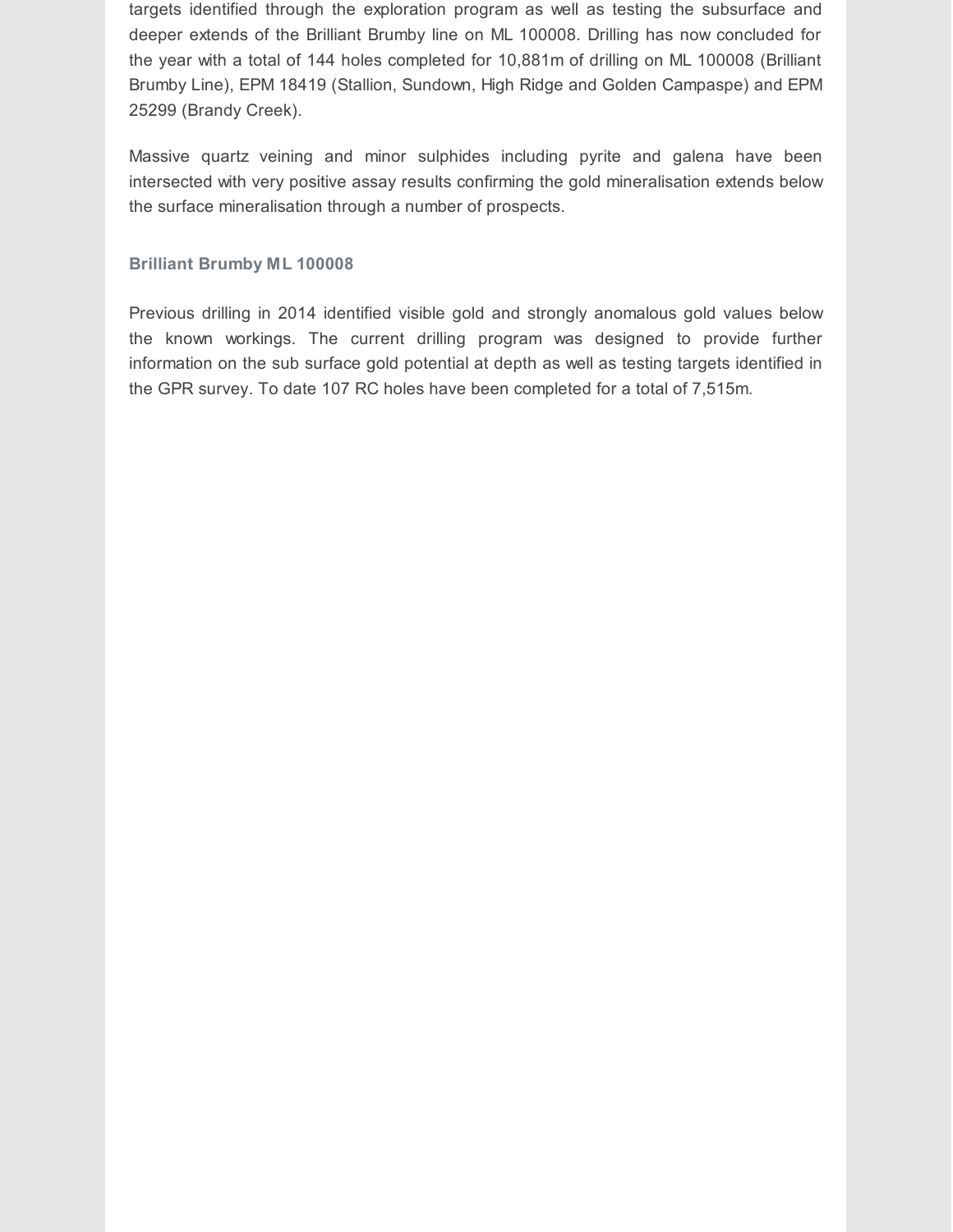

### Brumby Project - ML 100008 Drilling (red) with Highlighted **Intercepts and Prospects on Google Image**

#### **Surprise**

Drilling has successfully intercepted further quartz veining with anomalous gold mineralisation down dip of the main workings and extended the known mineralisation along strike with further results pending. Although there are many assays still to be returned from the laboratory, intersections to date include:

- $\bullet$  3m @ 14.74g/t Au from 34m (incl 1m @ 22.8g/t Au from 34m) in BBRC045
- 1m @ 3.23g/t Au from 17m in BBRC115b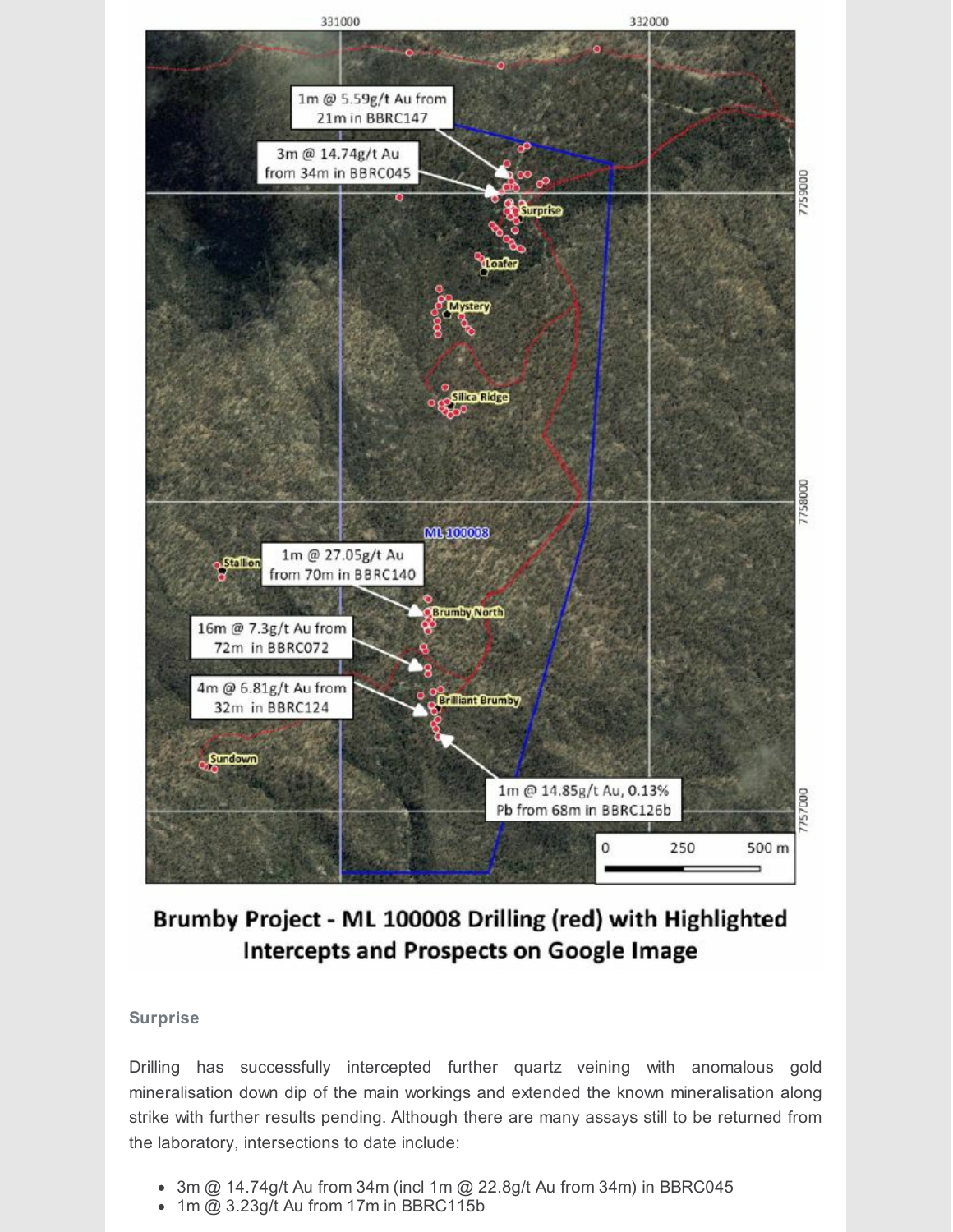- $\bullet$  1m @ 5.59g/t Au from 21m in BBRC147
- $\bullet$  1m @ 3.71g/t Au from 35m in BBRC149
- $\bullet$  4m @ 3.99g/t Au from 42m (incl 1m @ 12.15g/t Au from 45m) in BBRC150
- $\bullet$  1m @ 3.62g/t Au from 49m in BBRC153
- $\bullet$  1m @ 4.82g/t Au from 71m in BBRC155



Drilling on ML 100008 with the excavations in the foreground



Drilling at Surprise on ML 100008

#### **Brilliant Brumby**

Drilling south of the main Brilliant Brumby workings identified visible gold in the chips. North of the workings strongly anomalous mineralisation was intersected in hole BBRC072. Deep drilling (+150m) intersected wide quartz veins and associated alteration with results expected early 2019. The best results to date include:

- $\bullet$  4m @ 4.38g/t Au from 45m (including 1m @ 10.65g/t Au from 48m) in BBRC068
- $\bullet$  1m @ 3.36g/t Au from 25m in BBRC071
- 16m @ 7.3g/t Au from 72m (including 1m @ 53.85g/t Au, 29.7g/t Ag, 0.09% Pb 0.09% Zn from 76m and 4m @ 2.85g/t Au from 81m) in BBRC072
- $\bullet$  4m @ 6.81g/t Au from 32m (including 1m @ 17.7g/t Au from 32m) in BBRC124
- $\bullet$  1m @ 3.33g/t Au from 56m in BBRC125
- $\bullet$  3m  $\overline{Q}$  3.81g/t Au from 40m (including 1m  $\overline{Q}$  9.28g/t Au from 40m) in BBRC126
- $\bullet$  1m @ 14.85g/t Au, 0.13% Pb from 68m in BBRC126b
- 1m @ 2.46g/t Au, 0.13% Pb from 186m in BBRC172
- 2m @ 4.73g/t Au from 225m in BBRC172

#### **Brumby North**

Previous drilling at Brumby North intersected 1m @ 71.7g/t Au from 66m in BBRC039A. Drilling along strike from this has returned further anomalous results:

- $\bullet$  1m @ 3.29g/t Au from 48m in BBRC063
- $\bullet$  5m @ 3.17g/t Au from 32m (including 1m @ 7.83g/t Au from 34m) in BBRC073
- $\bullet$  2m @ 2.61g/t Au from 71m in BBRC079
- $\bullet$  1m @ 4g/t Au from 20m in BBRC139
- 2m @ 2.86g/t Au from 29m (including 1m @ 5.08g/t Au from 29m) in BBRC139
- $\bullet$  1m @ 5.34g/t Au from 65m in BBRC139
- $\bullet$  1m @ 27.05g/t Au from 70m in BBRC140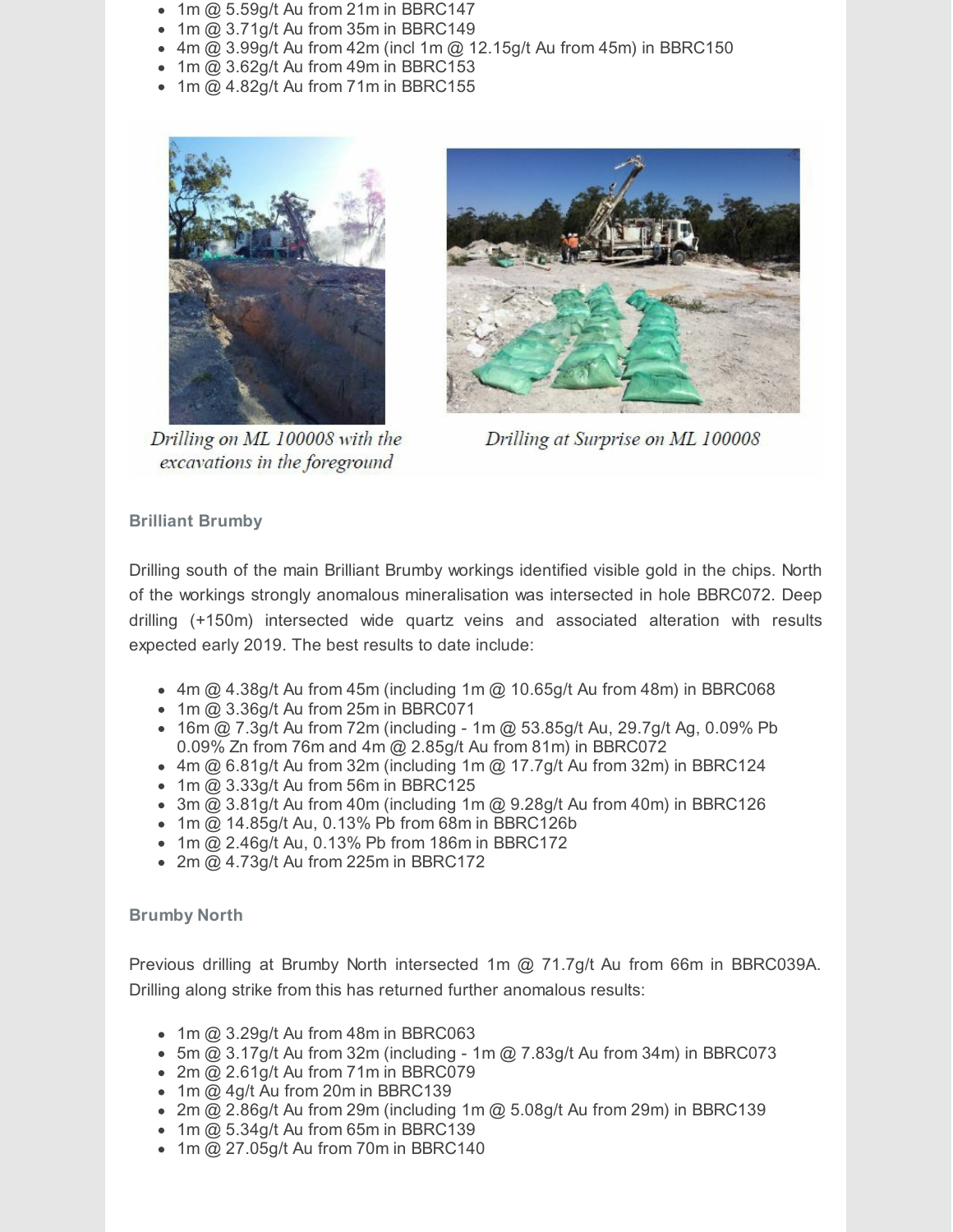

Long Section of Brilliant Brumby and Brumby North drilling with Au assay results.

**Spear EPM 25299**

#### *Brandy Creek Prospect*

Drilling at Brandy Creek has included 21 drill holes for a total of 2,203.5m RC. The holes were targeting the extents of the mapped historical workings and mineralised quartz veins. Received results (results not yet received for the deeper drilling) are indicating this area is similar to the Brilliant Brumby line within ML 100008. Drilling intercepts include:

- $\bullet$  1m @ 11.4g/t Au, 20.4g/t Ag from 8m in BBRC103
- 14m @ 2.98g/t Au from 76m (including 2m @ 11.3g/t Au from 86m) in BBRC104
- 12m  $@$  2.6g/t Au from 29m (including 3m  $@$  5.4g/t Au from 37m) in BBRC105
- $\bullet$  1m @ 6.17g/t Au from 9m in BBRC106
- $\bullet$  2m  $@$  2.83g/t Au from 18m in BBRC109
- $\bullet$  4m @ 2.65g/t Au from 40m (including 1m @ 4.95g/t Au, 0.25% Pb from 40m) in BBRC165
- $\bullet$  1m  $@$  6.15g/t Au from 57m in BBRC166
- 2m  $\omega$  27.09g/t Au from 80m (including 1m  $\omega$  47g/t Au, 31.1g/t Ag, 0.71% Pb from 81m) in BBRC167
- 1m @ 7.63g/t Au, 0.18% Pb, 0.2% Zn from 58m in BBRC168

**Brilliant Brumby EPM 18419**

#### *Golden Campaspe*

The 3 holes (156m) completed at this prospect targeted historical workings for gold mineralisation in quartz veins. Multiple quartz veins with associated trace pyrite and rare galena were identified in the drill holes with current results gold results including:

- $\bullet$  1m @ 1.08g/t Au from 14m in BBRC136
- $\bullet$  1m  $@$  1.25g/t Au from 17m in BBRC136
- $\bullet$  1m @ 5.2g/t Au from 25m in BBRC136

#### *High Ridge*

A drilling program targeting the extents of the multiple workings (Golden Spur, Occidental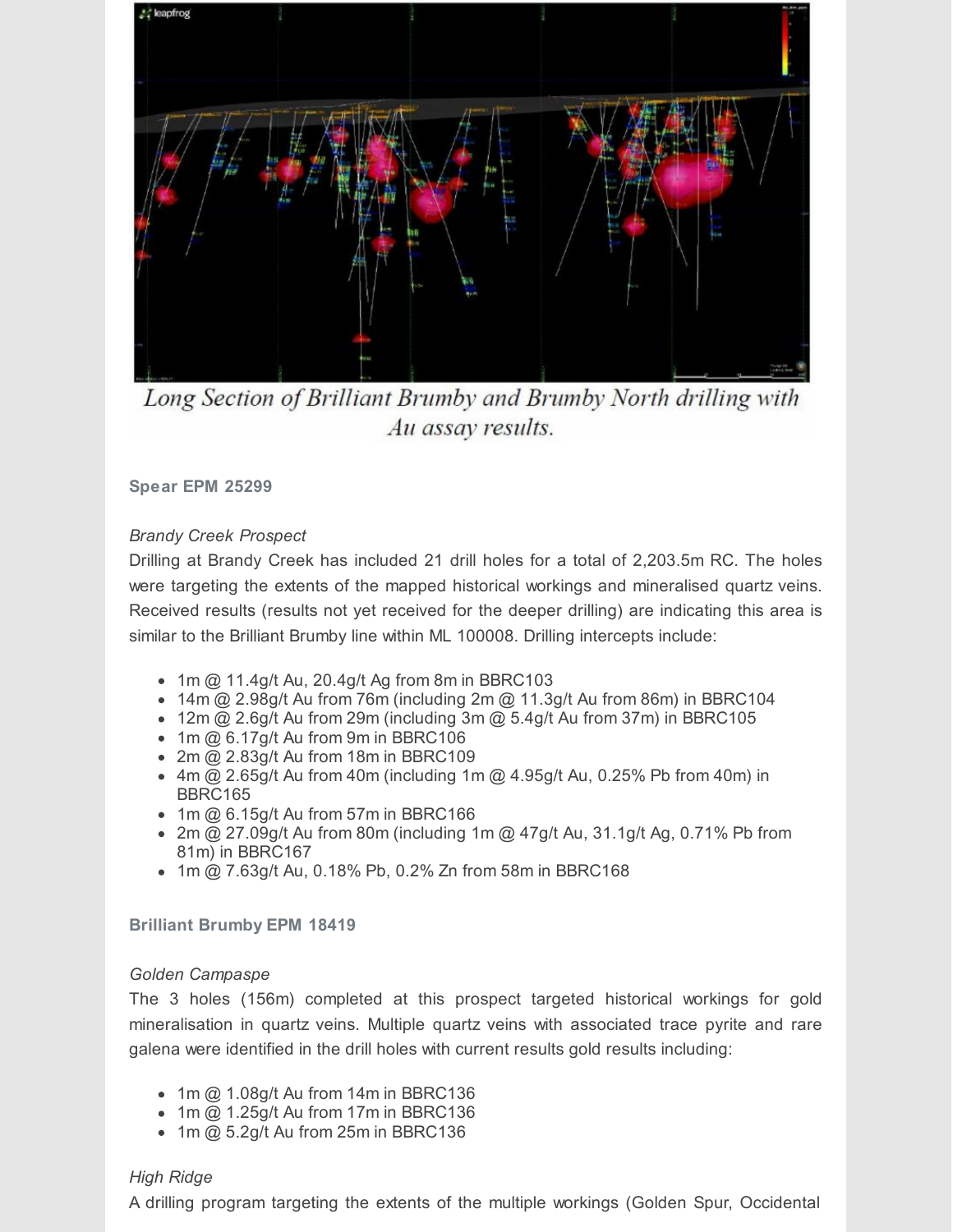and White Horse) is in progress with 8 holes for 779m. Large quartz veins with pyrite and galena have been intersected with priority assay results received including:

- 2m  $@$  9.41g/t Au from 22m (including 1m  $@$  14.3g/t Au from 22m) in BBRC176
- $\bullet$  1m @ 1.56g/t Au from 41m in BBRC181 2.3.3 Sundown

#### *Sundown*

The 3 holes (138m) completed at Sundown failed to intersect the mineralised quartz veins mapped at surface. Hole BBRC130 ended in strongly sericitic altered granitoid with 5% quartz vein which assayed 0.11g/t Au. Follow up drilling for this area is being considered, especially in the southern area where the best surface results were received.

#### *Stallion*

The 2 holes (89m) at Stallion intersected thick quartz veins associated with shallow historical workings. Minor gold mineralisation was intersected including:

--

- $\bullet$  1m @ 0.66g/t Au from 20m in BBRC128
- $\bullet$  2m @ 0.55g/t Au from 37m in BBRC128

### Mining and Processing

Excavation of the quartz veins has been ongoing through the year. The stockpiled material from 4 prospects (Surprise, Mystery, Silica Ridge and Brumby North) was processed through multiple phases of screening and crushing to create a fraction size for direct feed to the processing plant.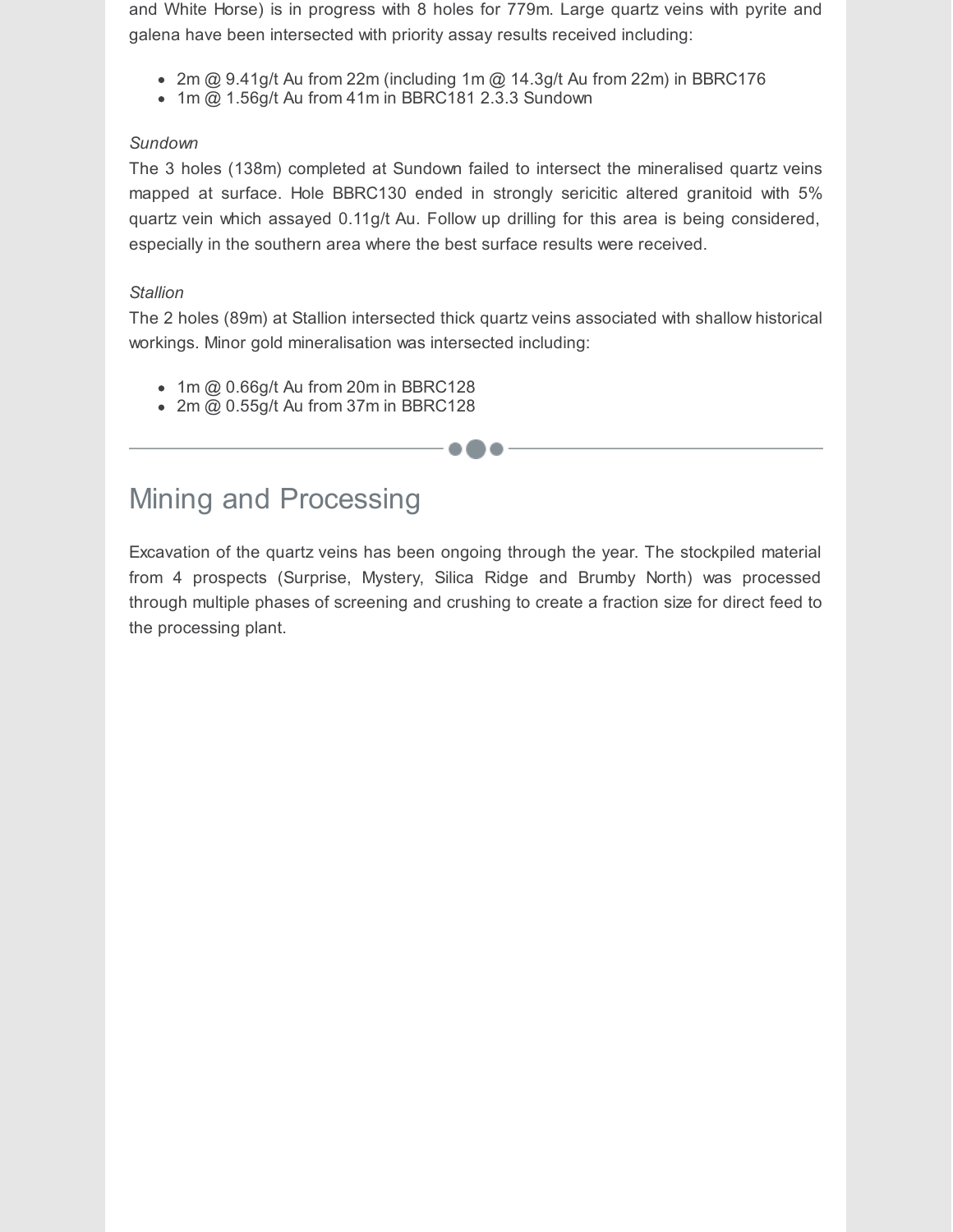

# ML 100008 Screening at Brumby North

Stockpile samples have recently been sent to Tomra sorting to trial laser separation. Initial trial stage results have been extremely encouraging with the method able to remove up to 90% of the granitic waste from the sample.

A trial processing plant was purchased and mobilised to the Brilliant Brumby Mining Lease at the end of August. The plant includes a hammer mill and screen leading to a gravity concentrator and Gemeni table. Trials are being conducted with positive results from the gold table.



Overview of the Brilliant Brumby Processing Plant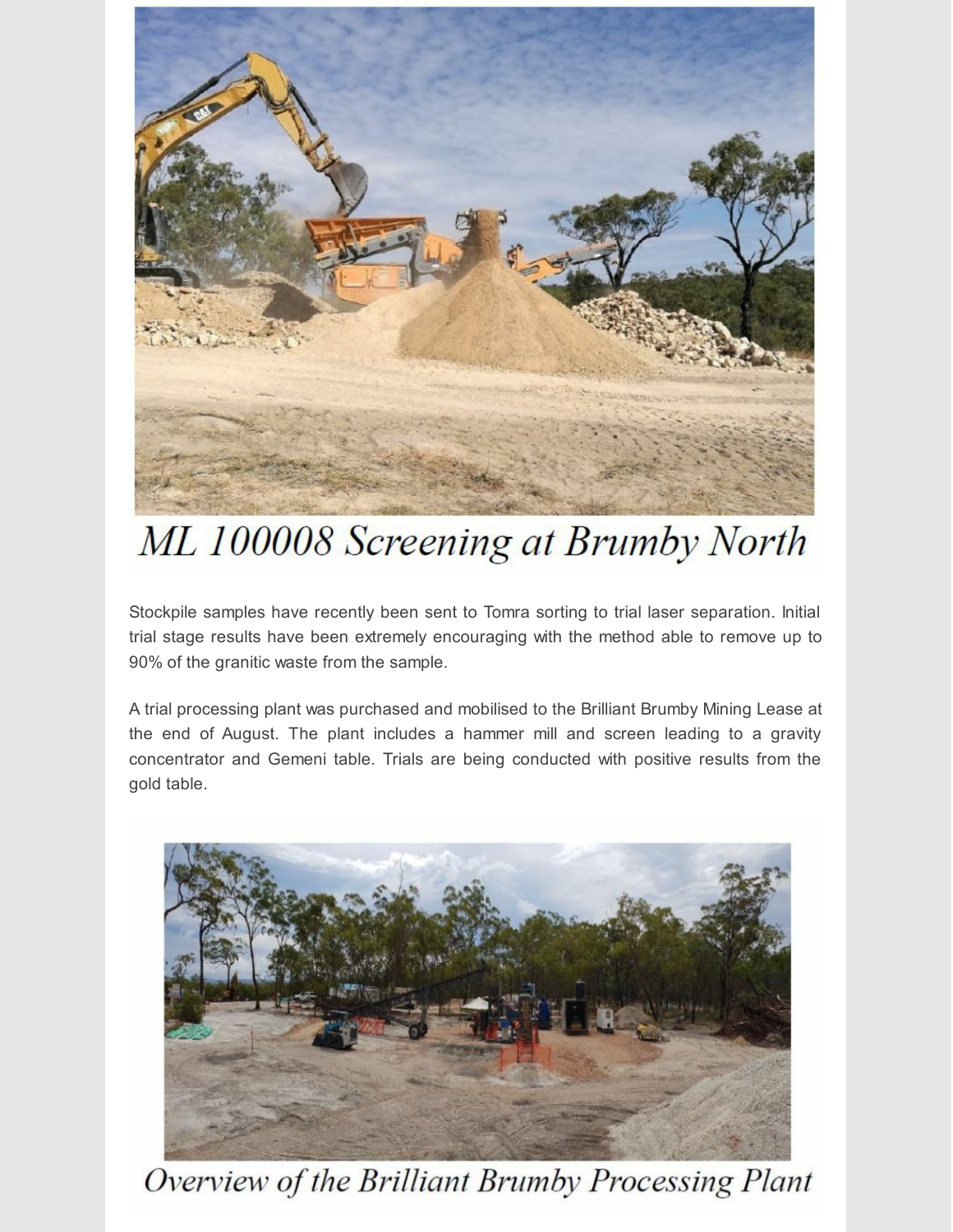



Feed from hopper into the hammer mill Stockpiles and oversize conveyor from screen



-0.8mm material from conveyor being transferred into the Agitator Tank



Water and ore mixing in the agitator tank to form a slurry before being pumped to the concentrator



Gold room with Gemeni Table

Gold concentrate from the Gemeni Table

### **Geophysics**

TerraVision was engaged to trial Ground Penetrating Radar (GPR) on a number of prospects to determine if the technology could delineate quartz veining from the surrounding granite. The survey uses radiation of ultra-wideband electromagnetic pulses propagating into the subsurface to determine a material's dielectric permittivity (ability to absorb electrical energy). Due to the mobile equipment this survey type has the potential to provide a fast and effective method of identifying the differing materials/rock types at depths of up to 200m from surface.